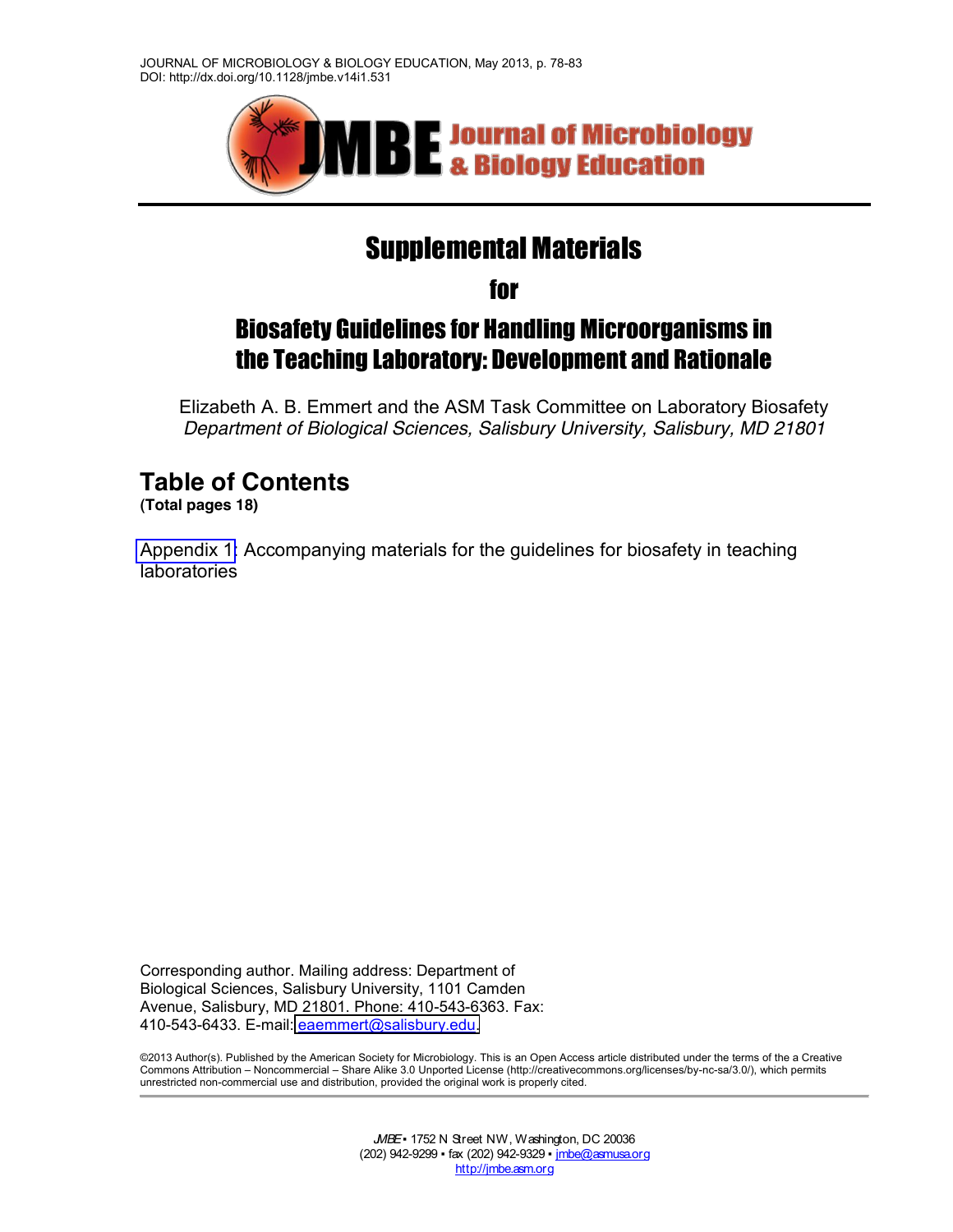Appendix 1 **±** Accompanying materials for the guidelines for biosafety in teaching laboratories.

#### Risk Assessment and Biosafety Levels

Laboratories must assess the hazards of working with microorganisms and the need to practice safe handling, containment, and disposal of microorganisms. A risk assessment for each laboratory activity and organism is necessary in order to identify the proper procedures and safety equipment needed. Risk assessment determines the biosafety level of the workspace. A thorough risk assessment takes into account the microorganism being used, the manipulations performed with the organism, and the risks inherent in performing the lab activity. Although microbes are commonly handled at a particular biosafety level (see Table 1), the microbe alone does not determine the biosafety level of the lab. For example, manipulations that general aerosols, create splash potential, or require large volumes of culture increase the risk associated with a particular microbe. Lab members should consult the website of the CDC [\(http://www.cdc.gov/biosafety/publications/BiologicalRiskAssessmentWorksheet.pdf\)](http://www.cdc.gov/biosafety/publications/BiologicalRiskAssessmentWorksheet.pdf) or Public Health Agency Canada [\(http://www.phac-aspc.gc.ca/lab-bio/res/psds-ftss/index-eng.php\)](http://www.phac-aspc.gc.ca/lab-bio/res/psds-ftss/index-eng.php) to clarify safety requirement information about a particular organism.

#### Explanatory Notes

For ease of use, the BSL1 and BSL2 Guidelines for Biosafety in Teaching Laboratories have been kept brief. The following sections clarify some of the requirements and practices and provide practical tips for adapting the guidelines for teaching laboratories. This section covers personal protective equipment, nonporous lab furniture, culture preservation, note-taking areas, generation of aerosols, biological safety cabinet requirements and certification, microincinerators, disinfectants, proper decontamination and disposal procedures, isolation of unknowns, autoclave validation, pest controls, substitutions of organisms needing BSL1 containment for those needing BSL2 containment, and additional resources.

#### Personal Protective Equipment

- Safety goggles or safety glasses when handling liquids or when plating. If safety glasses (rather than goggles) are used, they should have side panels. Goggles and glasses should not be shared and should remain in the laboratory at all times. If they are reused, e.g., by students in another semester, they must be sanitized. Commercially available UV cabinets are available for this purpose. Alternatively the items can be sanitized by wiping them with 70% ethanol. Use lens paper or a soft cloth for wiping to minimize scratching the items.
- <span id="page-1-0"></span>Lab coats. Protective coats or covering must be worn in the BSL2 lab. Coats may be purchased by students and can be of either the disposable or the cloth variety. Disposable coats are not sturdy and should be discarded and repurchased during the semester if they show signs of degradation, e.g., holes, rips, or missing snaps. If cloth coats are used, they should fit each student properly, be made of flameresistant cloth, e.g., cotton and polyester blends, and be at least three-quarters in length to cover the lap when a student is sitting. Lab coats must be used by individual students, never shared, and always stay in the laboratory. To conserve space, individual lab coats may be stored in Ziploc bags in the laboratory between lab sessions. All the bags containing coats for one lab section may be stored in plastic tubs in the lab to conserve space. Students should be instructed to wear their coats properly at all times. For example, the coat should button at all points in a way that completely covers the front of the body to a reasonable point at the lower neck. The sleeves of the lab coat should completely cover the sleeves of street clothes. At the end of the semester, coats must be sterilized, e.g., autoclaved, before students can take them home or before laundering if they are loaned items. Any exposed street clothes and shoes are subject to contamination. Students must be warned that if their clothing or shoes become contaminated with a spill, then such contaminated items must remain in the lab until they have been decontaminated. A good practice is to keep spare sets of scrubs/clogs along with lab coats on the premises in case of spills on street clothes, shoes, or the lab coat itself.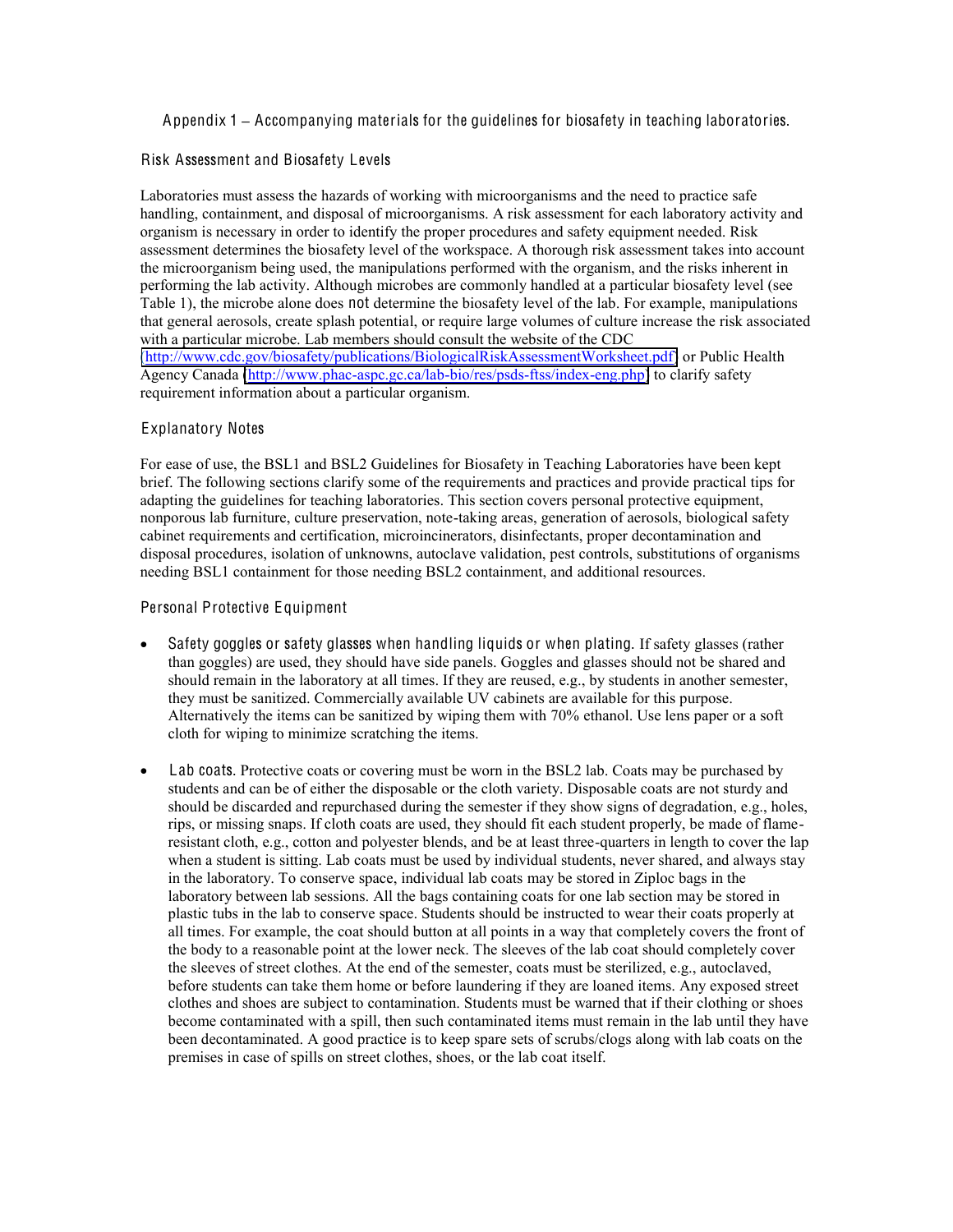- Closed-toe shoes. Hard-sole shoes without open toes are required in all laboratories to protect against heavy objects, hot liquids, or broken glass. The closed-toe style is necessary due to the additional risk of contamination in the microbiology lab (see "Lab Coats" above).
- Gloves when handling hazardous and/or infectious materials. Gloves should be worn when microbial cultures are handled at BSL2. It is imperative to teach students the practices of proper glove use (see "Proper Glove use and Hand Hygiene" below) and to constantly reinforce and remind them of these practices (see the "Note-Taking Area" below for details on how to structure lab procedures and work areas to allow for safe and proper use of gloves). When a microscope and prepared slides are used or when a procedure is not actively being performed, gloves are not necessary. However, gloves are recommended for all procedures if a student has any open wounds such as a fresh cut. Providing non-latex gloves (some students have latex allergies) in all sizes to ensure a proper fit for all students is also recommended. Gloves worn in a BSL1 or BSL2 laboratory must be discarded in a waste container for biohazardous materials.

#### Proper Glove Use and Hand Hygiene

When worn properly gloves can protect users from pathogenic microbes, but improper use may increase transmission of microbes and create unnecessary waste. Glove use never replaces the requirement for proper hand hygiene (thoroughly cleansing the hands before and immediately after handling microbes and any time microbes accidentally contact the skin). Wear gloves when handling microbes at BSL2 and remove gloves when work with microbes is finished or any time gloves become damaged. Gloves must be removed properly to prevent skin contamination and hands should be cleansed immediately after glove removal. Removed gloves should never be saved for re-use later in the laboratory period. See the Glove Use Information Leaflet (WHO web site) and the Proper Glove Removal video under "Resources for More Information" for additional information on proper glove use and removal.

#### Nonporous Lab Furniture

All furniture in the lab (chairs, stools, etc.) must be nonporous or non-pervious so it can be cleaned and disinfected in case of a spill. Wooden stools should be coated with a sealant (shellac, varnish, etc.) so the wood is nonporous and easily cleaned.

#### Laboratories Used for Multiple Purposes

When these guidelines are followed, it is safe to use the same room as a microbiology lab and a teaching room for other classes. All cultures should be stored properly (e.g., in incubators or refrigerators) and not left out in common areas. BSL2 biohazardous waste should be removed before the room is used for other purposes. If a prep room or disposal room is shared with other labs, BSL2 cultures and waste should be decontaminated immediately or stored in a separate, non-shared location that is not accessed by non-BSL2 personnel.

#### Culture Preservation

When new stock cultures are obtained, they can be frozen for long-term storage and then revived annually or whenever needed. Common culture preservation methods include inoculating CryoBeads (Hardy Diagnostics) or freezing liquid cultures in 15% glycerol or 10% DMSO. CryoBeads maintain long-term culture viability when frozen at -20°C. Freezing cultures in glycerol or DMSO requires storage at -80°C for long-term viability.

#### Note-Taking Area

While conducting their experiments, students should never contaminate items that will leave the laboratory. The area for culturing and working with microorganisms should be as separate as possible from the area for taking notes. Absolutely no cell phone or personal electronic device use is permitted in the laboratory. Students should write with laboratory-use-only pens and pencils while taking notes in lab. These items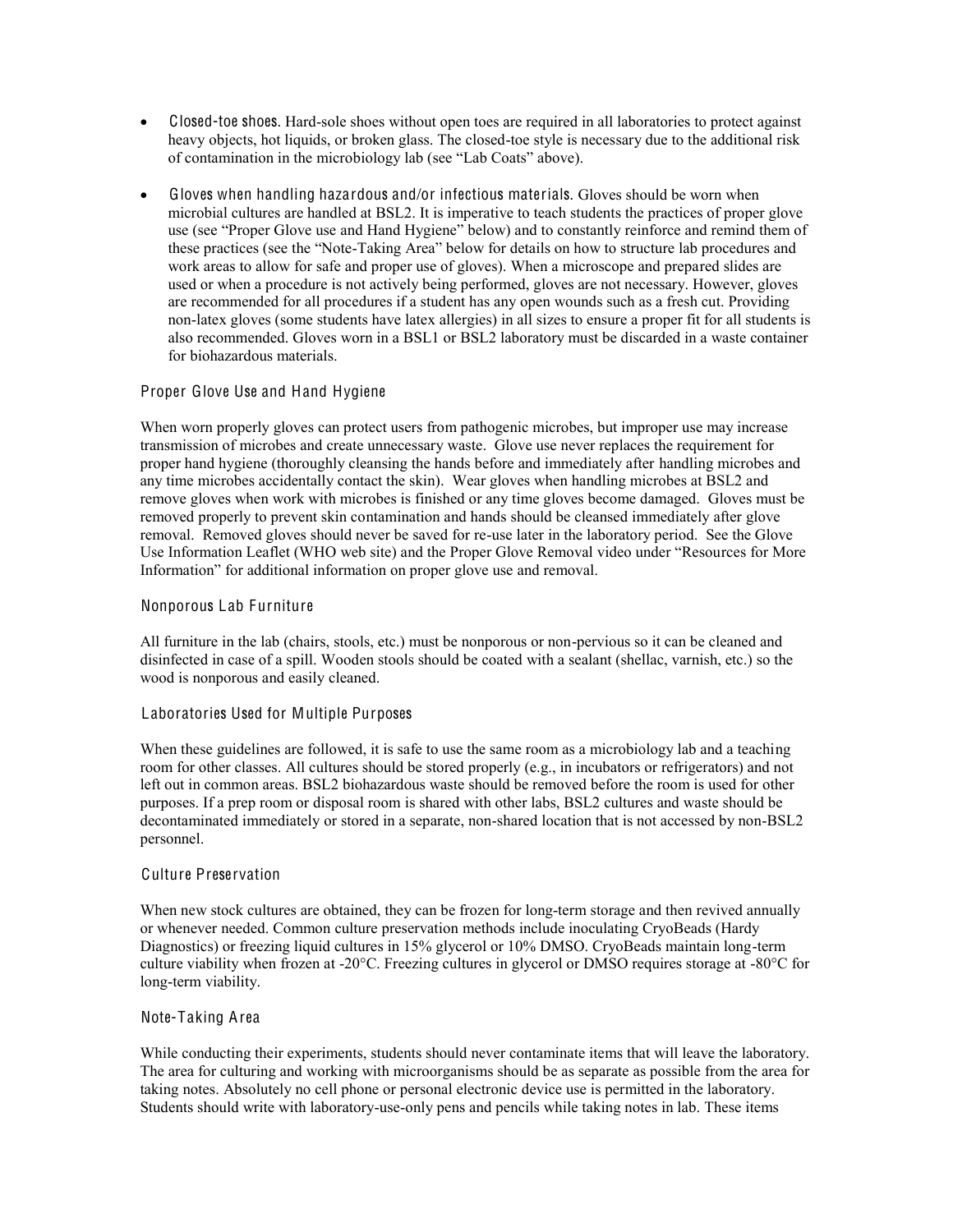should be provided by the institution, be used only for microbiology laboratories, and never leave the laboratory. Always minimize the number of notebooks and/or lab manuals on the lab bench. Of their belongings, students should keep out *only what is necessary* for the day's work. All other personal belongings, e.g., backpacks, purses, books, etc., should be stored way from the work area in spaces approved by the instructor. Papers that students will take home should be protected from contamination during the lab period. Optional approaches for taking notes in the lab are dependent upon the design of the facility, and practices will vary from institution to institution. Here are some options:

- Note Taking
	- $\circ$  If a pull-out desk shelf is available, all notes should be taken on that shelf, away from the work area.
	- $\circ$  If a pull-out desk is NOT available, the instructor should lecture, allowing students to take notes first, then have the students put away their notebooks and conduct the experiment that is assigned that day.

Optional approaches for conducting experiments, accessing the laboratory protocol, recording results and notes during the experiment are available:

- Protocols may be
	- o Shown to the entire class using a projector.
	- o Separated from the lab manual that is printed in loose-leaf form and laminated; these laminated pages are disinfected after each lab and stored in the lab.
	- o Separated from the lab manual that is printed in loose-leaf form and inserted into plastic report covers; these covers are disinfected at the end of each lab.
	- o Available in a lab manual that has been designated as a desk copy that remains in the lab at all times and is the property of the institution; the desk copy can be kept at each lab table for use during the lab.
- Recording results and taking notes during the experiment
	- o One person per lab group can be the recorder for the day; the student recorder does not actually conduct the experiment, but rather takes notes for the day and shares these notes with other students at the end of the lab session.
	- o Students can use the one-glove method to take notes. Students wear a glove on the non-dominant hand, and only that hand touches any surface that potentially contains microorganisms. The student uses the dominant, ungloved hand to write notes in his or her laboratory notebook. Instruction on proper glove use must be provided and enforced.
	- o Notes and results can be recorded on a computer in the lab and emailed to all students.
	- o Notes and results can be scanned using handheld scanners that remain in the lab. Scanned documents can be emailed to all students.
	- o Notes and results can be sealed in a Ziploc bag. The outside of the bag can be bleached, removed from the lab and photocopied. Copies can be given to students as they leave the lab.
	- o Any papers or notebooks that become contaminated during the experiment must remain in the lab and be properly decontaminated and discarded.

#### Generation of Aerosols

Most laboratory-acquired infections are believed to be due to inhalation of microbial aerosols. Use of proper techniques to minimize aerosols must be emphasized when teaching microbiology. For example, when pipetting, hold the pipet tip against the edge of the culture tube to allow the liquid to run down the inside of the tube (rather than dripping liquid into the tube) and stop before the final drop of culture is blown out of the pipet. When using heat to sterilize loops, separate sterile plates with agar media for students to use as a "sizzle plate." In this case, hot loops always touch the sterile agar sizzle plate before touching the working culture. In a BSL2 lab, any procedure known to generate aerosols (centrifuging, grinding, blending, shaking, mixing, sonicating, etc.) must be performed in a biological safety cabinet.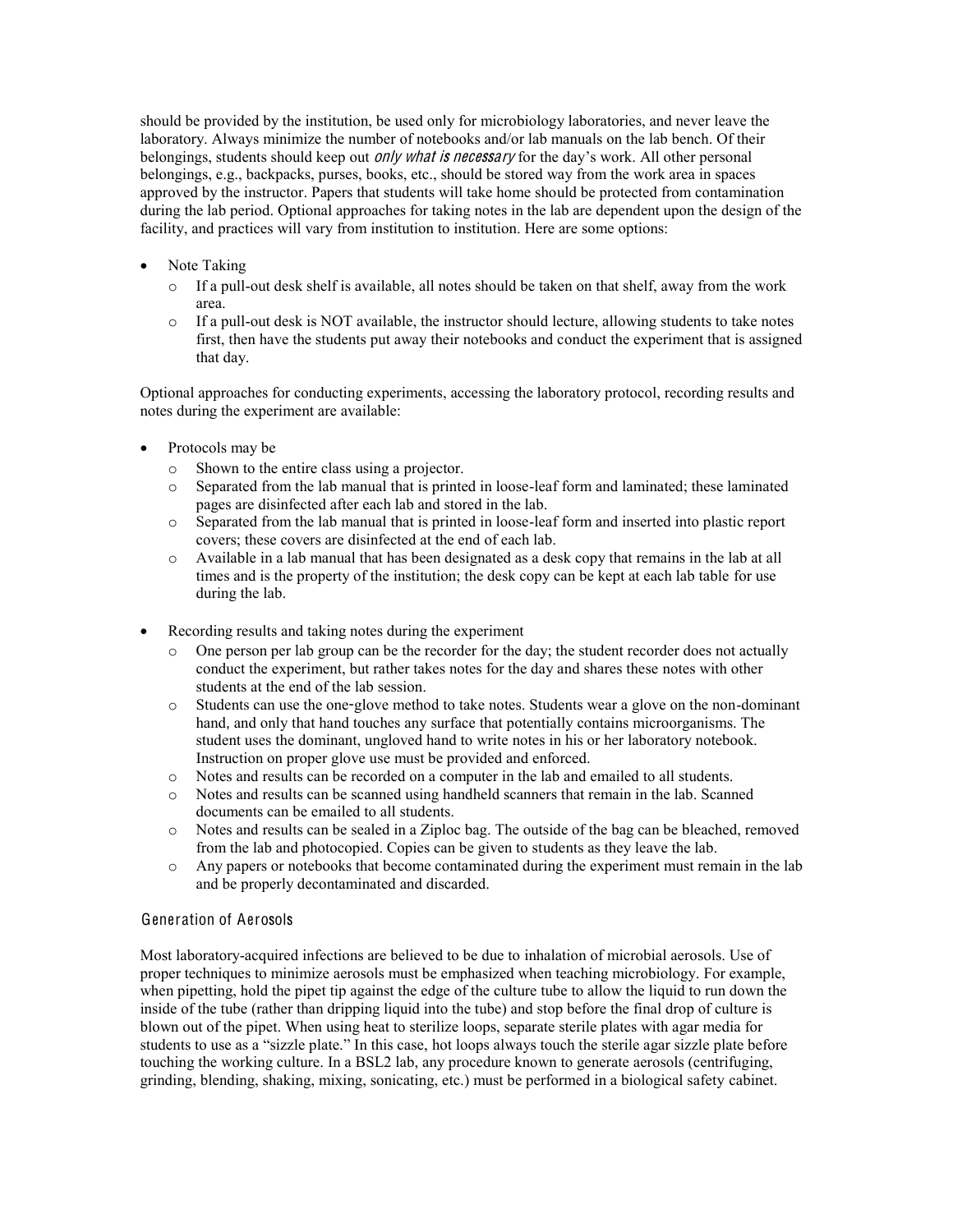#### Biological Safety Cabinets (BSCs)

Requirements. A BSC is not required for handling or working with organisms at BSL1. In microbiology teaching laboratories that handle organisms at BSL2, most standard pipetting and plating protocols, if done properly, do not generate aerosols such that a BSC is necessary for student use. In these cases, eye protection and proper handling of materials are sufficient.

Whenever procedures have a potential for creating infectious aerosols, properly maintained BSCs (inspected and certified annually), other appropriate personal protective equipment, or other physical containment devices must be used. These procedures are standard laboratory procedures and include some pipetting, centrifuging, grinding, blending, shaking, mixing, sonicating, and opening containers of infectious materials. In addition, the BSC is required when using high concentrations or large volumes of infectious agents or when opening sealed containers of organisms in a BSL2 lab that become depressurized upon opening and can result in the release of concentrated stock culture.

Certification. Biosafety cabinet certification is crucial to maintaining primary containment to keep the lab and personnel as safe as possible. Class I and II biological safety cabinets are tested and certified when they are installed in a lab, any time they are moved to a new location, or following any maintenance procedure. The BSC should be certified annually. This requires a knowledgeable technician and is not something lab personnel are expected or required to perform. There should be a sticker prominently displayed on the front of the BSC that tells when the BSC was last certified and when it is due for recertification. Users should be in the habit of checking the certification each time they use the hood. To search for a biosafety cabinet certifier in your area, go to [http://www.nsf.org/Certified/Biosafety-Certifier.](http://www.nsf.org/Certified/Biosafety-Certifier)

Class II BSCs are not fume hoods. The BSC is designed to contain biological specimens. Class II BSCs have an inward airflow that will protect the user, a HEPA-filtered downward laminar airflow to protect the specimen, and a HEPA-filtered exhaust that protects the lab. National Sanitation Foundation International in Ann Arbor, Michigan, has developed standards for BSC design, construction, and performance as well as a list of products that meet these standards. See [http://www.nsf.org/business/biosafety\\_cabinetry/index.asp?program=BiosafetyCab](http://www.nsf.org/business/biosafety_cabinetry/index.asp?program=BiosafetyCab) for details. Here is a link to video of airflow in a BSC versus that in a laminar flow hood: [http://www.youtube.com/watch?v=Wg61LdngWlQ&feature=related.](http://www.youtube.com/watch?v=Wg61LdngWlQ&feature=related)

• Care and use. Education of personnel is critical. The function of the BSC can be compromised by inappropriate actions or an unsuitable location within the lab. Inward flow of air may be disrupted by movement of others in the room, improper placement of materials within the hood, opening and closing doors to the lab, movement of arms into and out of the BSC, and sideways motion of hands in the cabinet.

BSCs should be surface decontaminated with 70% alcohol (ethanol or isopropanol) prior to and at the conclusion of any work in the cabinet. The entire cabinet should be thoroughly cleaned at least once a month. This includes removal and disinfection of the bottom tray as well as thoroughly cleaning the front and back of the sash and all interior surfaces of the BSC.

#### Microincinerators

Due to the danger posed by open flames in the laboratory, microincinerators are recommended for the teaching lab. Sterilization of loops or needles takes only a few seconds in the incinerator, and the chance of splattering the culture when sterilizing a contaminated loop is eliminated. Heat-fixing cultures and flaming the open end of a tube can be accomplished over the entrance to the microincinerator.

#### Disinfectants

A wide array of disinfectants are commercially available. The instructor is responsible for assessing the risk level of microbes used in his or her lab and determining the most appropriate disinfectant for routine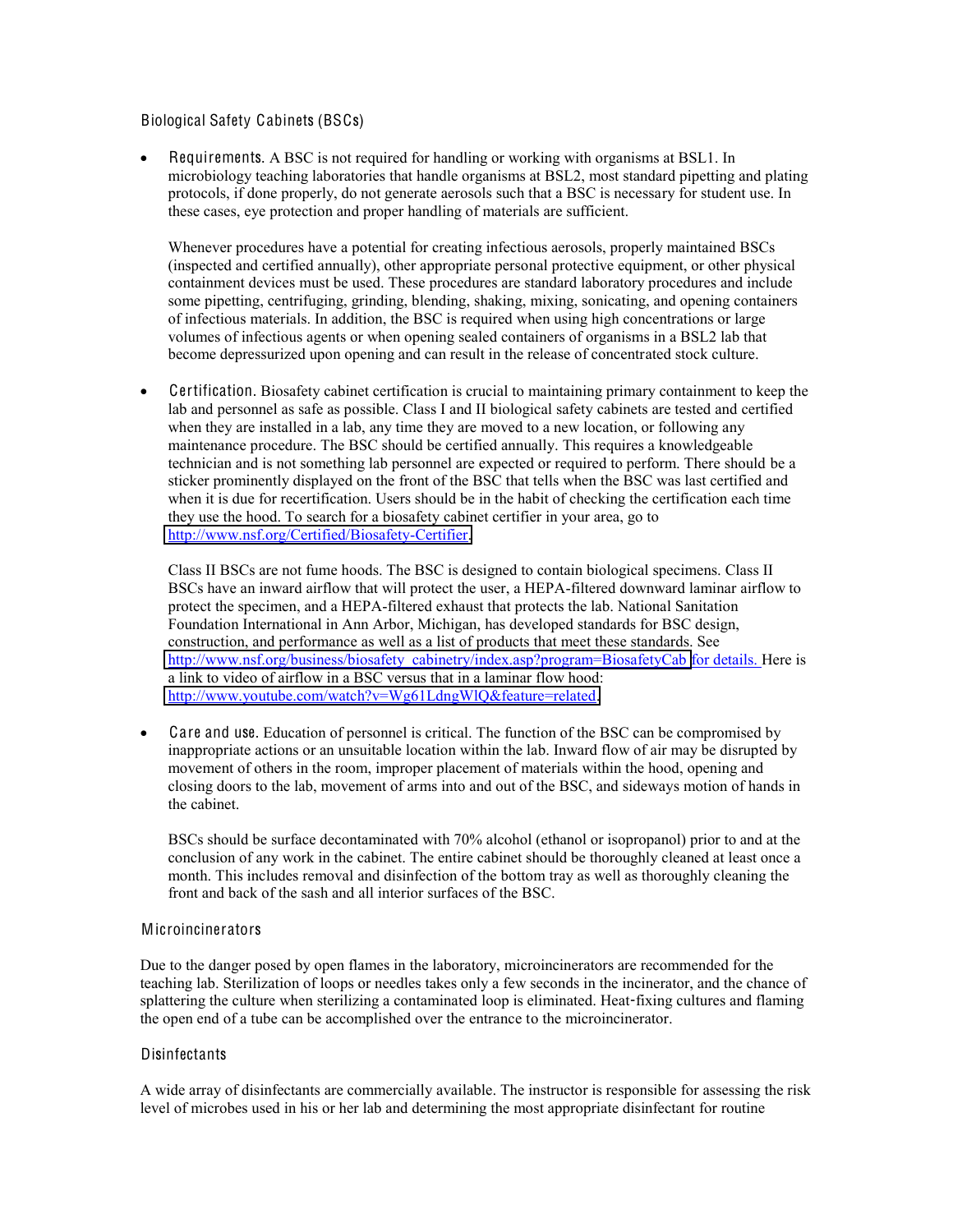decontamination of laboratory surfaces and equipment. Consideration should be given to the specific microbes used in a lab, the concentrations of microbes handled by people working in the lab, and the types of surfaces to be decontaminated.

Commonly used disinfectants for microbiology labs include 5-10% sodium hypochlorite (bleach), 70% ethanol, and 70% isopropanol. Many others are available; efficacy and cost are considerations. This is not an endorsement of any one commercial product. Squirt bottles stamped with the ethanol or sodium hypochlorite and the NFPA symbol are available. Instructors and student assistants should be familiar with the proper concentrations utilized for each disinfectant and follow the manufacturer's instructions for proper application techniques and required contact times.

Sodium hypochlorite is readily available and inexpensive. Commercial products are 5-6% aqueous solutions. Sodium hypochlorite is used to decontaminate surfaces; in waste containers for used pipettes, tips and swabs; and to clean up spills. Bleach is corrosive to metals and should be used sparingly on stainless steel. Metal surfaces that have been treated with bleach should be "rinsed" with 70% ethanol.

Routine benchtop disinfection

Ten percent dilutions of commercially available bleach are suitable for general use to disinfect tabletops and work areas. Spray the 10% bleach solution on the benchtop, wipe the entire surface, and allow to air dry. Mix 100 ml bleach with 900 ml dwater for a 10% solution.

Disinfecting a spill

A stronger solution of bleach (25% dilution) should be used to clean up spills and in discard containers for used pipettes, tips and swabs. Following a spill, everyone in the lab should be made aware that there is a spill. Cover the spill with paper towels and pour disinfectant around and over the spill. Saturate the area with bleach and allow to remain undisturbed for 15 to 30 minutes. After that, place paper towels in the biohazard bag to be autoclaved. Then, spray bleach solution over the entire area and wipe it down one more time. Mix 250 ml of bleach with 750 ml dwater for a 25% solution.

Sodium hypochlorite solutions should be mixed fresh weekly.

Alcohols (ethanol and isopropanol) are most effective as 70% solutions. Inactivation of organic debris is a hydrolytic reaction. Alcohols are highly flammable and should not be used near an open flame. Alcohols are effective at decontaminating stainless steel surfaces, such as those in biosafety cabinets. Alcohols can be used to remove residual bleach from metals to minimize corrosion.

Incubators, chemical fume hoods, and biological safety cabinets should be thoroughly disinfected monthly.

#### Proper Decontamination and Disposal Procedures

Autoclaving is the gold-standard sterilization method and must be used for all petri dishes contaminated with organisms in a BSL2 lab. Autoclaving is used for contaminated dishes in a BSL1 lab, if available. Disinfection of petri dishes contaminated with organisms in a BSL1 lab may be accomplished by soaking the surface of the contaminated plate in 10% bleach for 2 hours prior to discarding the plate.<sup>1</sup> Gloves used in a BSL1 lab can also be decontaminated using this bleach soaking protocol if an autoclave is not available. After two hours of soaking in 10% bleach, solid waste (plates, gloves, etc.) can be disposed of in the regular trash and the bleach solution can go down the drain.

<sup>&</sup>lt;sup>1</sup> James, D.E., 2008. Nine safe practices for the microbiology laboratory. Carolina Biological Supply, Burlington, NC.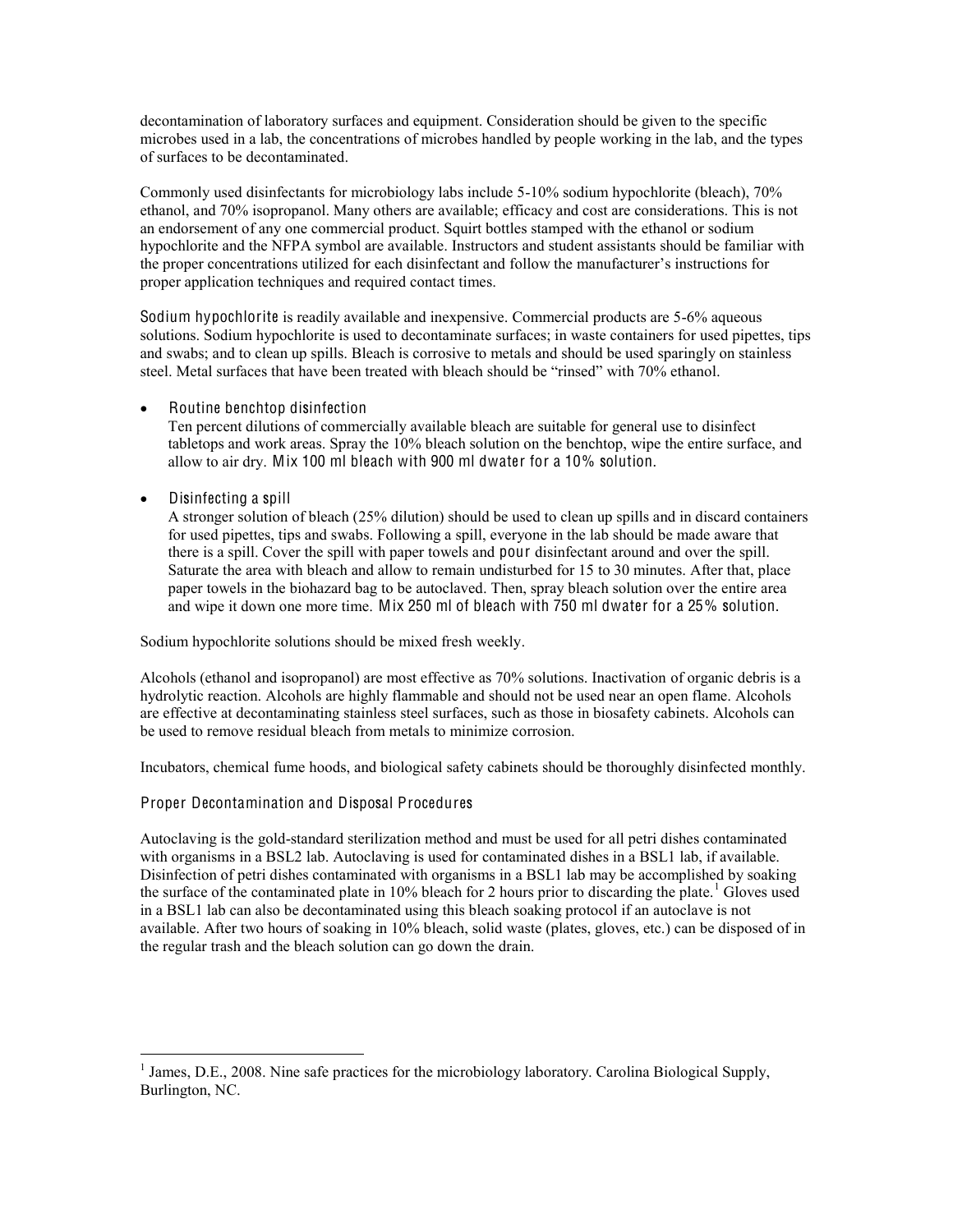#### Isolation of Unknown Microbes from the Environment

A common microbiology exercise is collecting environmental samples and plating the samples for colonies. Whether the sample is from nature (soil, leaves, etc.), inanimate objects (doorknobs, telephones, etc.), or humans (skin swabs, etc.), the isolated colonies could be organisms needing BSL2 containment and in rare cases BSL3 containment. Plating isolates from environmental samples can be performed in a BSL1 lab. These plates should be sealed, stored in a secure location, and only observed, not opened or subcultured. After observation, the plates must be decontaminated by autoclaving and properly disposed of. Subculturing of environmental samples should only be performed in a BSL2 lab.

#### Cultivation of Fungi

If you cultivate fungi in the laboratory, it is highly recommended that you keep them in separate incubators and/or refrigerators dedicated for fungal growth and storage. These storage units should be cleaned frequently with bleach. Fungal cultures should be opened and transferred in a dedicated area or biological safety cabinet, away from bacterial cultures.

#### Autoclave Validation

Requirements for autoclave validation vary by state. Check with your public health department for requirements pertinent to your area.

Autoclaves are used to sterilize and decontaminate biological waste. The key components are:

- A. Appropriate use of the autoclave to decontaminate biological waste
	- $\blacksquare$  Minimal parameters are 121°C at 15 psi for 15 min.
	- Time may need to be increased for larger loads and larger volumes of fluid.
	- Items should be loaded in a manner that ensures that steam can penetrate packages and test tubes.
- B. Record keeping  $-$  There should be a log or notebook adjacent to the autoclave to indicate:
	- Date
	- Time
	- User name and contact number
	- Type of load (liquids, hard goods, etc.)
	- Items autoclaved (media, waste, pipettes, etc.)

Ideally, any autoclave paper tape would be kept with the waste log to verify autoclave parameters.

- $C.$  Performance verification  $-$  threefold
	- 1. If the autoclave has paper tape to record performance, this should be checked prior to opening the door to be sure all temperature, pressure, and/or time parameters were met.
	- 2. Autoclave indicator tape should be clearly visible on each item placed in the autoclave (one per rack of tubes, one per beaker, one on a bag of used plates, etc.).
	- 3. The person in charge of the autoclave operation or a designated safety officer should conduct a monthly performance verification using a biological thermophilic spore former, such as *Bacillus* stearothermophilus ATCC 7953. There are several different verification methods that employ this organism. One is the Sterikon Plus Bioindicator ampule system, a rapid and easy-to-use method for verifying steam sterilization. Indicators consist of an ampule containing nutrient broth, sugar, a pH indicator, and 2 mL of spores from the apathogenic organism *Bacillus stearothermophilus* ATCC 7953. Simply place ampules in the autoclave along with the batch to be sterilized, and incubate afterwards. A color change of the ampule contents clearly indicates whether sterilization was successful. This testing should be documented monthly and readily available for inspection.
- D. Annual calibration and maintenance
	- An outside maintenance person familiar with the operation of autoclaves should perform this service.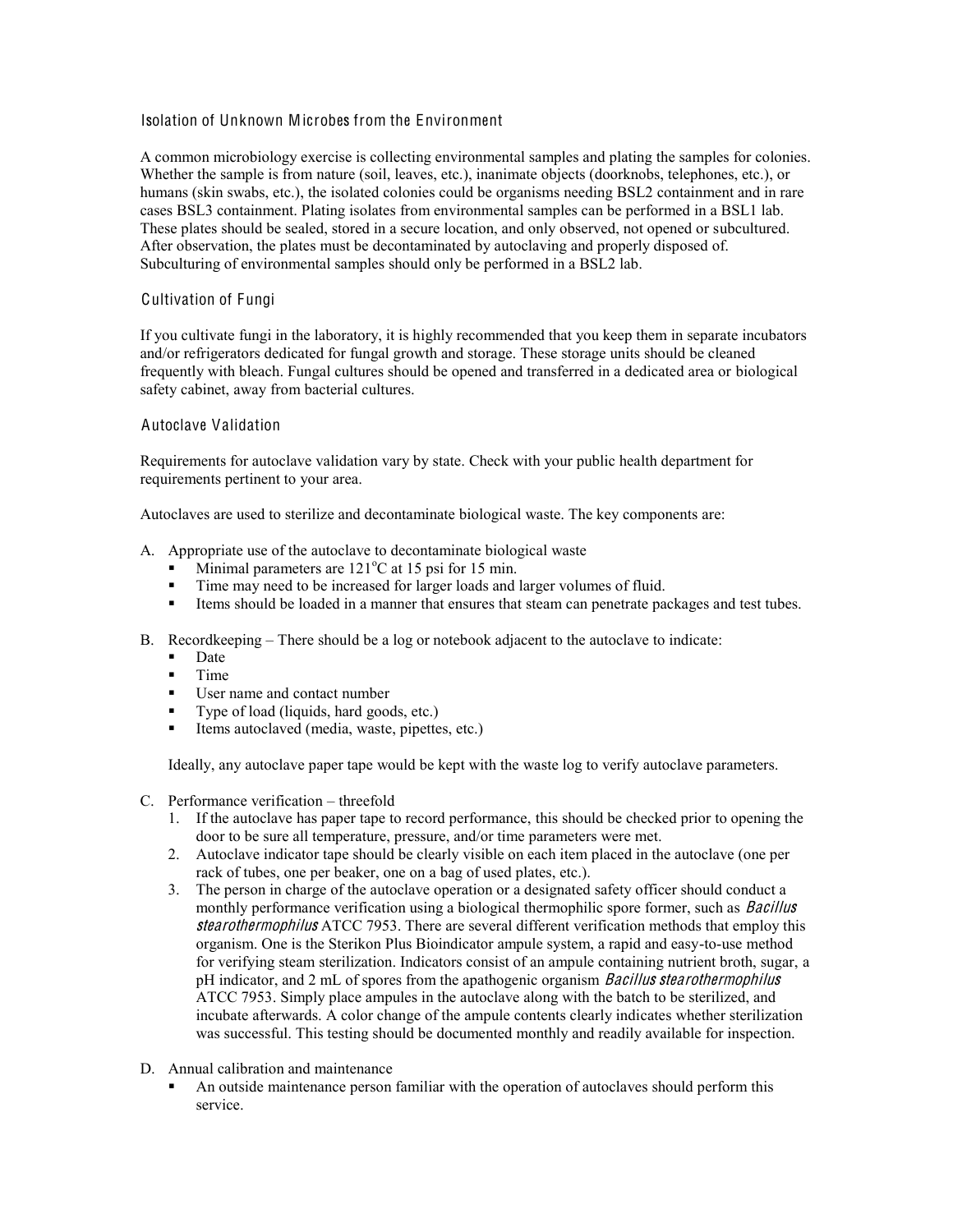### Pest Control

The microbiology lab is a controlled, regulated, and sanitary environment where only known organisms should be cultured and stored. Just as in the home or commercial kitchen, any contamination with insects, rodents, other pests or unwanted contaminants (such as mold) cannot be allowed. Following all safety guidelines for hygiene should help ensure that these unwanted visitors are reduced or eliminated. However, in older buildings or through any mismanagement, neglect, or careless use of a facility, problems are inevitable.

- Rodents. All media should be stored in sealed containers or rodent-proof cabinets. If possible, keep plated cultures in sealed plastic containers or bins when they are not refrigerated or incubated. Never store animal feed or grains in the microbiology laboratory. If there is any sign of rodent invasion, take action immediately with recommend protocols, e.g., traps or consultation with pest-control specialists, for your institution. Glue traps for mice have been banned in some locations. A more humane approach is to use traps that kill mice instantly. If you set traps, check them frequently.
- $\bullet$  Flies, roaches, and other insects. Windows in a microbiology lab should not be opened, but if this is necessary, then the windows must be screened. Typical methods of flying-insect or roach control can be used to eliminate these pests. Good hygienic practices are the first defense, and the source of any new infestation should be speedily identified. Fruit flies can present a special problem since they are attracted to microbial cultures and can enter and exit petri plates easily. This makes crosscontamination of cultures and contamination of surfaces possible. Keeping all media sealed is the best method of control. Door guards can prevent flies from entering from another laboratory. In some cases, flies come from a nearby lunchroom. There are many commercially available traps for fruit flies; a simple homemade trap consists of diluted vinegar or apple cider poured into the bottom of an open plastic soda bottle. Flies are attracted to the liquid, enter or fall into it, and drown. Such traps should be changed frequently during an infestation.
- Mold. Damp environments, especially those in areas without proper ventilation, cultivate mold. Keeping the laboratory clean and dry with windows closed is the best method of prevention. Report any serious mold infestation in the laboratory because it can pose a human health hazard that should be addressed by professionals.

## Substitution of Organisms Handled at BSL1 for Those Handled at BSL2

The use of organisms needing BSL2 containment is required for demonstrating specific microbiology procedures; however, operating within BSL2 guidelines can be challenging for some institutions. A number of standard microbiology tests can be conducted with organisms needing BSL1 rather than BSL2 containment with the same results, thereby minimizing risk to the students. Organisms needing BSL1 containment should be used whenever it is possible to conduct lab activities without compromising learning goals.

- **Protocols that can be performed easily with organisms contained at BSL1 include those for anaerobic** growth, capsule stain, carbohydrate fermentation, casein hydrolysis, catalase, endospore stain, bacterial enumeration, flagella stain, EMB plate, gelatin hydrolysis, Gram stain, hanging drop, IMViC, Kirby-Bauer, Luria broth, indole, litmus milk, *E. coli* MUG, MacConkey agar, mannitol, nitrate reduction, oxidase, spread plate, starch hydrolysis, streak plate, transformation assay, urease, streak plating, and TSI.
- Protocols that are difficult to perform by substituting organisms handled at BSL1 for organisms handled at BSL2 include tests for acid-fast stain, animal cells in culture, CAMP test, coagulase, and hemolysis.

Table 1 includes a list of frequently used microbes with their ATCC numbers and common BSLs used to handle the organisms. The majority of these organisms can be purchased inexpensively as Preceptrol cultures from the ATCC [\(www.atcc.org\)](http://www.atcc.org/).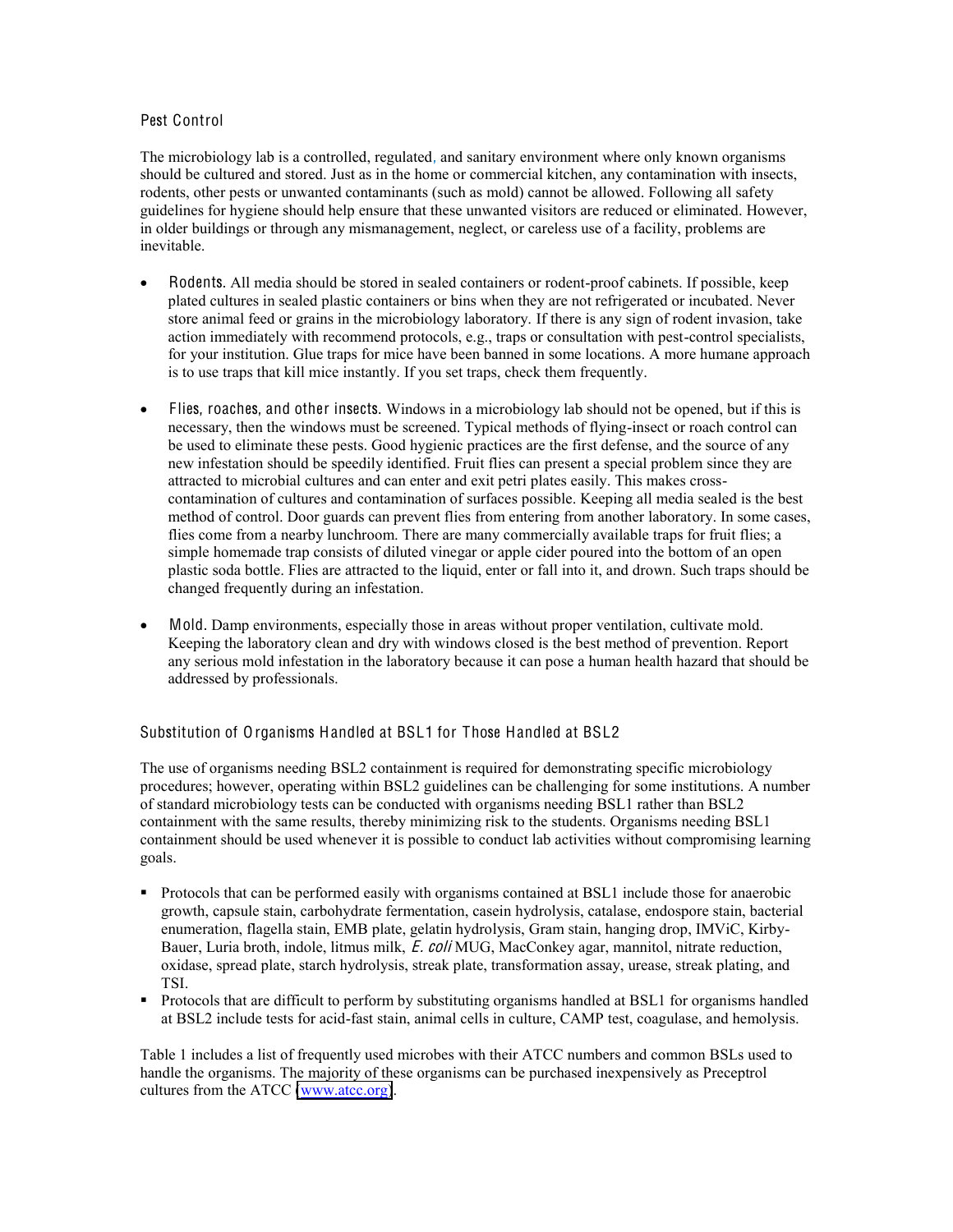| Microbe                            | <b>BSL</b>     | ATCC number |
|------------------------------------|----------------|-------------|
| Alcaligenes faecalis               |                | 8750        |
| Aspergillus niger                  |                | 16888       |
| <b>Bacillus stearothermophilus</b> |                | 7953        |
| <b>Bacillus subtilis</b>           |                | 23857       |
| Citrobacter freundii               |                | 8090        |
| Clostridium sporogenes             |                | 3584        |
| Enterobacter aerogenes             |                | 13048       |
| Enterococcus casseliflavus         |                | 700327      |
| Enterococcus faecalis              | $\overline{2}$ | 19433       |
| Escherichia coli B                 |                | 11303       |
| Escherichia coli K-12              | 1              | 10798       |
| Klebsiella pneumoniae              | $\overline{c}$ | 13883       |
| Micrococcus luteus                 |                | 4698        |
| Penicillium chrysogenum            |                | 10106       |
| Proteus vulgaris                   | $\overline{2}$ | Multiple    |
| Pseudomonas aeruginosa             | $\overline{2}$ | 10145       |
| Rhizopus stolonifer                |                | 14037       |
| Saccharomyces cerevisiae           |                | 9763        |
| Salmonella enterica                | $\overline{2}$ | 700720      |
| Serratia marcescens Bizio          |                | 13880       |
| Staphylococcus aureus              | $\overline{c}$ | 12600       |
| Staphylococcus epidermidis         |                | 14990       |
| Staphylococcus saprophyticus       |                | 15305       |

Table 1. Frequently Used Microbes with ATCC Numbers and Common BSL for Use

Resources for More Information

Resources, especially from federal regulatory agencies (OSHA, FDA, EPA, CDC, etc.) and state health departments, are very helpful. Valuable online resources include:

- Biosafety in Microbiological and Biomedical Laboratories (BMBL), version 5 [\(http://www.cdc.gov/biosafety/publications/bmbl5/index.htm\)](http://www.cdc.gov/biosafety/publications/bmbl5/index.htm). CDC, Atlanta, GA
- American Biological Safety Association website [\(www.absa.org\)](http://www.absa.org/)
- Biological Safety Principles and Practices, 4th edition, edited by Fleming and Hunt
- Public Health Agency of Canada, Pathogen Safety Data Sheets [\(http://www.phac-aspc.gc.ca/lab](http://www.phac-aspc.gc.ca/lab-bio/res/psds-ftss/index-eng.php)[bio/res/psds-ftss/index-eng.php\)](http://www.phac-aspc.gc.ca/lab-bio/res/psds-ftss/index-eng.php)
- Glove Use Information Leaflet, World Health Organization (http://www.who.int/gpsc/5may/Glove Use Information Leaflet.pdf)

Safety regulations vary by state, and instructors should determine which safety regulations are unique to their state. Another resource may be YouTube videos that demonstrate safe practices, such as proper glove [removal.](http://www.youtube.com/watch?v=S4gyNAsPCbU&feature=youtu.be) A future activity for ASM may be to identify YouTube videos, images, and other resources that clarify or model safe practices when handling microorganisms.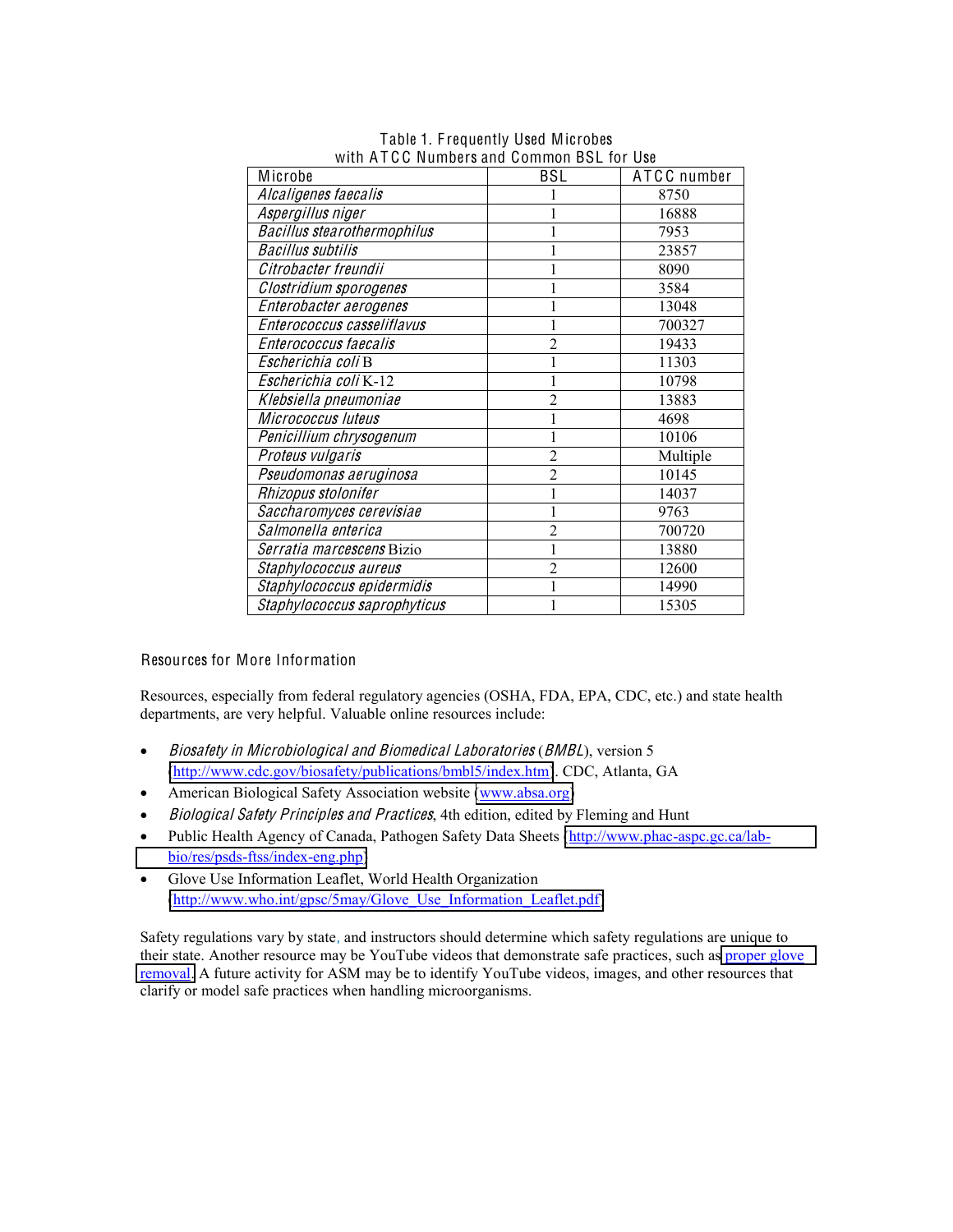## Sample Forms

The following sample forms are provided. Please revise as appropriate for your institution.

- **Laboratory Safety Statement and Student Agreement on Laboratory Safety**
- **Information for Physicians**
- **Biohazard Sign**
- **Emergency Contact Information**
- **Biosafety Manual**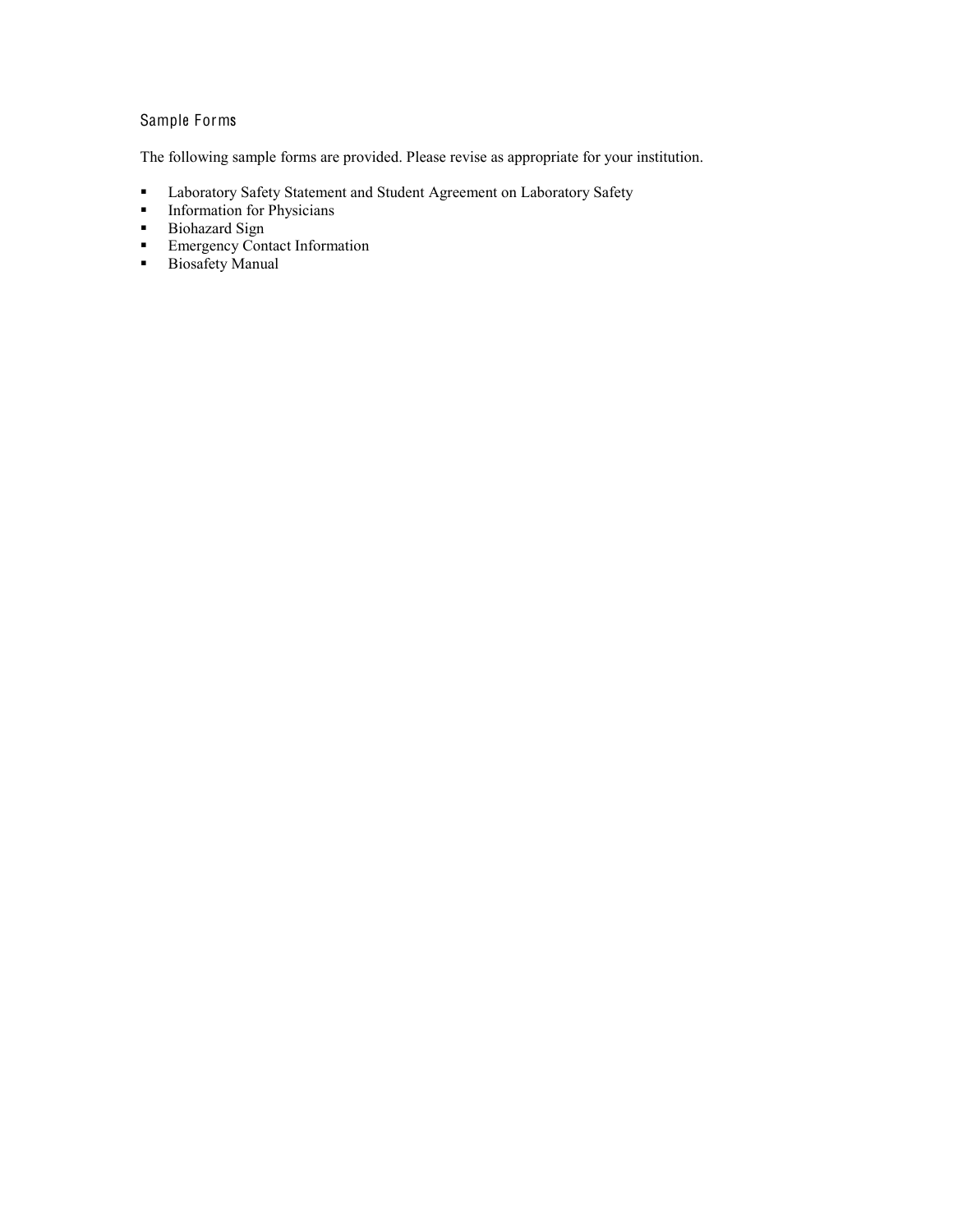#### LABORATORY SAFETY STATEMENT BIOL 215 MICROBIOLOGY\*

The lab exercises in this course involve the use of living organisms. Although the microorganisms we use are not considered to be highly virulent, all microorganisms should be treated as potential pathogens (organisms capable of causing disease).

The following rules must be observed at all times to prevent accidental injury to and infection of yourself and others and to minimize contamination of the lab environment:

- 1. Never place books, backpacks, purses, etc., on bench tops. Always place these in the assigned cubicles. Keep manuals and pens on pull-out desks.
- 2. Electronic devices should not be brought into the lab. This includes, but is not limited to iPods, MP3 players, radios, cell phones, and calculators.
- 3. Clean your work area with dilute bleach solution at the beginning AND end of each lab.
- 4. Wash your hands with soap and dry with paper towels when entering and leaving the lab.
- 5. Wear a lab coat at all times while working in the lab to prevent contamination or accidental staining of your clothing.
	- A. Closed-toe shoes (no sandals) are to be worn in the lab.
	- B. Long hair must be tied back to prevent exposure to flame and contamination of cultures.
	- C. Gloves should be worn when staining microbes and handling hazardous chemicals.
- 6. Do not place anything in your mouth or eyes while in the lab. This includes pencils, food, and fingers. Keep your hands away from your mouth and eyes.
	- A. Eating and drinking are prohibited in the lab at all times.
	- B. This includes gum, cough drops, and candy.
	- C. Do not apply cosmetics in the lab. This includes Chapstick and Blistex.
	- D. Never pipet by mouth. Use a mechanical pipetting device.
- 7. Do not remove media, equipment, or bacterial cultures from the laboratory. This is absolutely prohibited and unnecessary.
- 8. Do not place contaminated instruments such as inoculating loops, needles, and pipettes on bench tops. Loops and needles should be sterilized by incineration, and pipettes should be disposed of in designated receptacles of bleach solution.
- 9. Carry cultures in a test tube rack when moving around the lab or when keeping cultures on bench tops for use. This prevents accidents and contamination of your person or belongings.
- 10. Immediately cover spilled cultures or broken culture tubes with paper towels and then saturate them with disinfectant solution. Notify your instructor that there has been a spill. After 15 minutes, dispose of the towels and broken items as indicated by your instructor.
- 11. Report accidental cuts or burns to the instructor immediately.
- 12. At the end of each lab session, place all cultures and materials in the proper disposal area.
- 13. Persons who are immune-compromised (including those who are pregnant or may become pregnant) and students living with or caring for an immune-compromised individual are advised to consult with your physician to determine the appropriate level of participation in the lab. Should your physician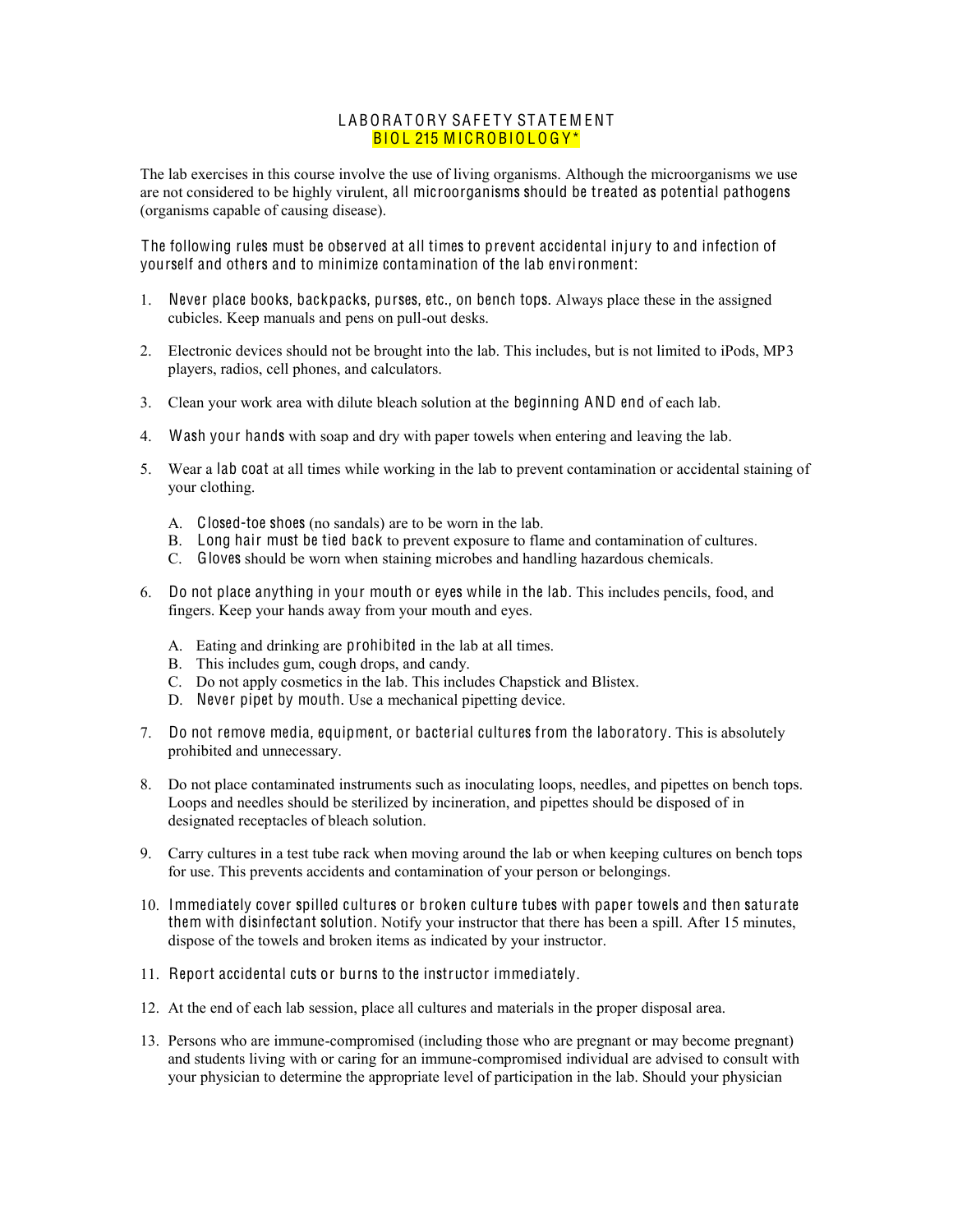determine that you should not participate in this lab, please have him or her write a note stating the concerns. Alternative accommodations may be indicated.

OSHA INFORMATION

| Material Safety Data Sheets (MSDS) are located |  |
|------------------------------------------------|--|
| The first aid kit is located                   |  |
| The eyewash station is located                 |  |
| The shower is located                          |  |
| The fire extinguisher is located               |  |

## STUDENT AGREEMENT ON LABORATORY SAFETY

I have read the Laboratory Safety Statement of the Department of Biological Sciences, ABC University,\* and I understand its content. I agree to abide by all laboratory rules set forth by the instructor. I understand that my safety is entirely my own responsibility and that I may be putting myself and others in danger if I do not abide by all the rules set forth by the instructor.

C OURSE: BIO 215 (MICROBIOLOGY) FALL 2012

NA M E O F STUDENT (PRINT): \_\_\_\_\_\_\_\_\_\_\_\_\_\_\_\_\_\_\_\_\_\_\_\_

SIGNA TURE O F STUDENT: \_\_\_\_\_\_\_\_\_\_\_\_\_\_\_\_\_\_\_\_\_\_\_\_

DA T E: \_\_\_\_\_\_\_\_\_\_\_\_\_\_\_\_\_\_\_\_\_\_\_\_

\*In th<sup>e</sup> highlighted areas, insert applicabl<sup>e</sup> information for your institution.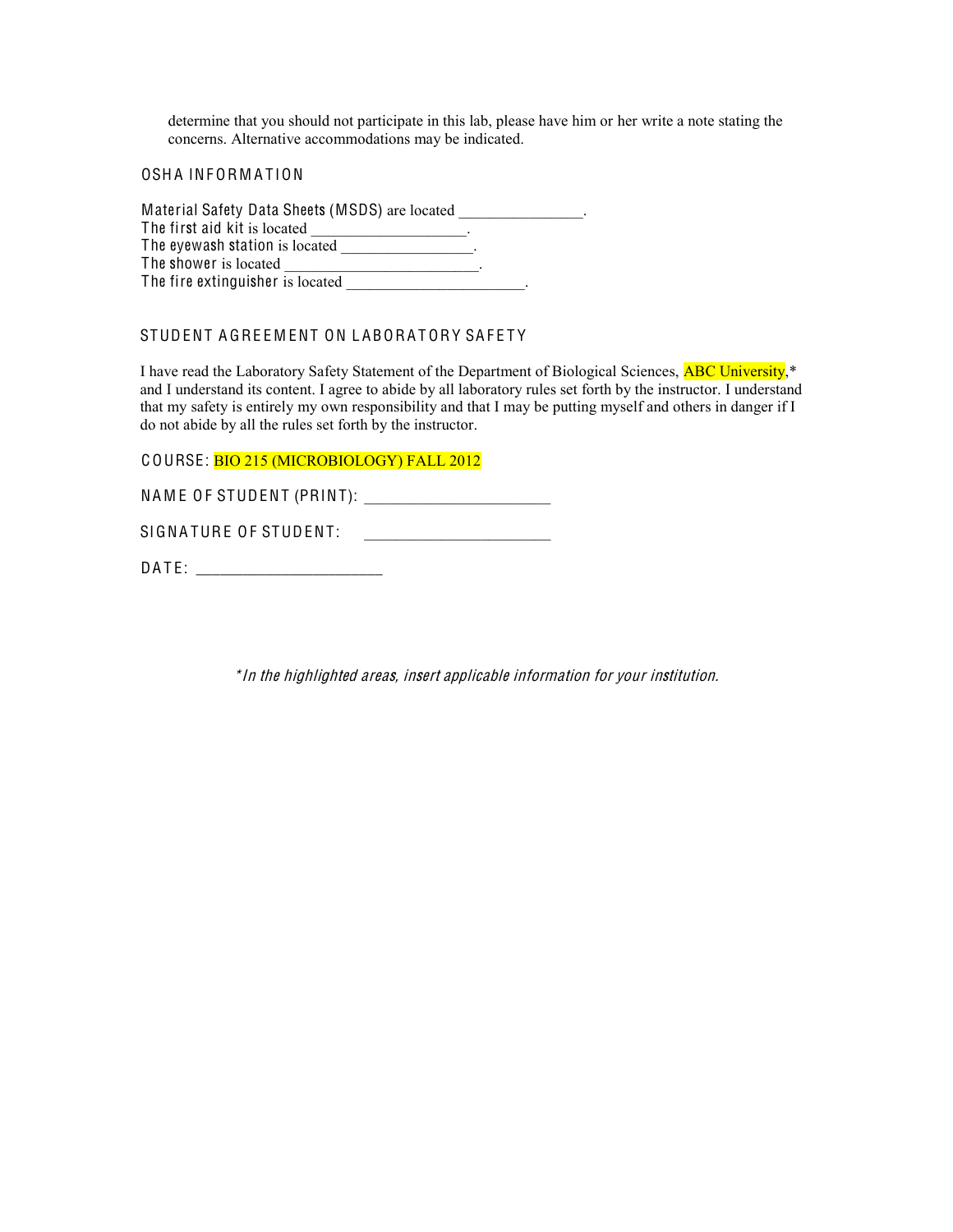### INFORMATION FOR PHYSICIANS

Microbiology labs at **ABC University** are operated at Biosafety Level 2 (BSL2). Personal protective equipment (lab coats, gloves, goggles. etc.) is required to work in this lab, and access to the laboratory is restricted by the laboratory director when work with infectious agents is in progress.

Persons who are immune-compromised (including those who are pregnant or may become pregnant) and students living with or caring for an immune-compromised individual should consult with physicians to determine the appropriate level of participation in the lab. Should your physician discern that you should not participate in this lab, please have him or her write a note stating the concerns. Alternative accommodations may be indicated.

BSL2 agents used in the lab include:

- **Enterococcus faecalis (formerly Streptococcus faecalis)**
- Klebsiella pneumonia<sup>e</sup>
- Morganella <sup>m</sup>organii
- **Mycobacterium smegmatis**
- **Proteus vulgaris**
- Pseudomona<sup>s</sup> <sup>a</sup><sup>e</sup>rugino<sup>s</sup><sup>a</sup>
- Salmonella enterica serovar Typhimurium
- Staphylo<sup>c</sup>occu<sup>s</sup> aureu<sup>s</sup>
- Streptococcu<sup>s</sup> pyogene<sup>s</sup>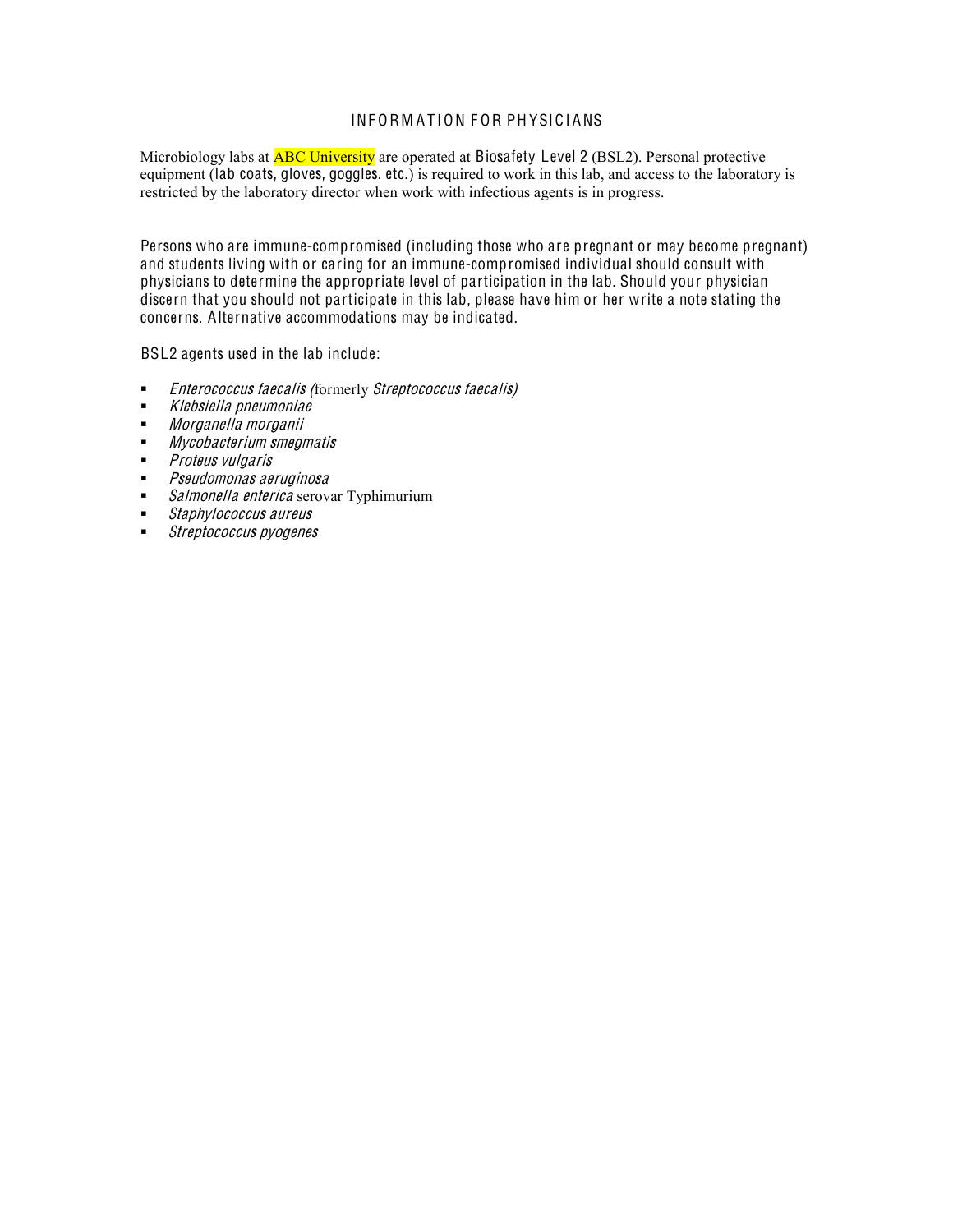SAMPLE BIOHAZARD SIGN - Print on orange paper and post on lab door.



BIO H A Z ARD ROOM ACCESS IS RESTRICTED TO AUTHORIZED PERSONNEL ONLY BSL2 organisms in use All personnel must wear long pants, closed-toe shoes, lab coats, gloves, and goggles. Long hair must be tied back.

> PRIOR TO EXIT Remove lab coats, gloves, and goggles. W ASH H ANDS T H OROUG H L Y

PRINCIPAL INVESTIGATOR(S) List name(s) and phone number(s)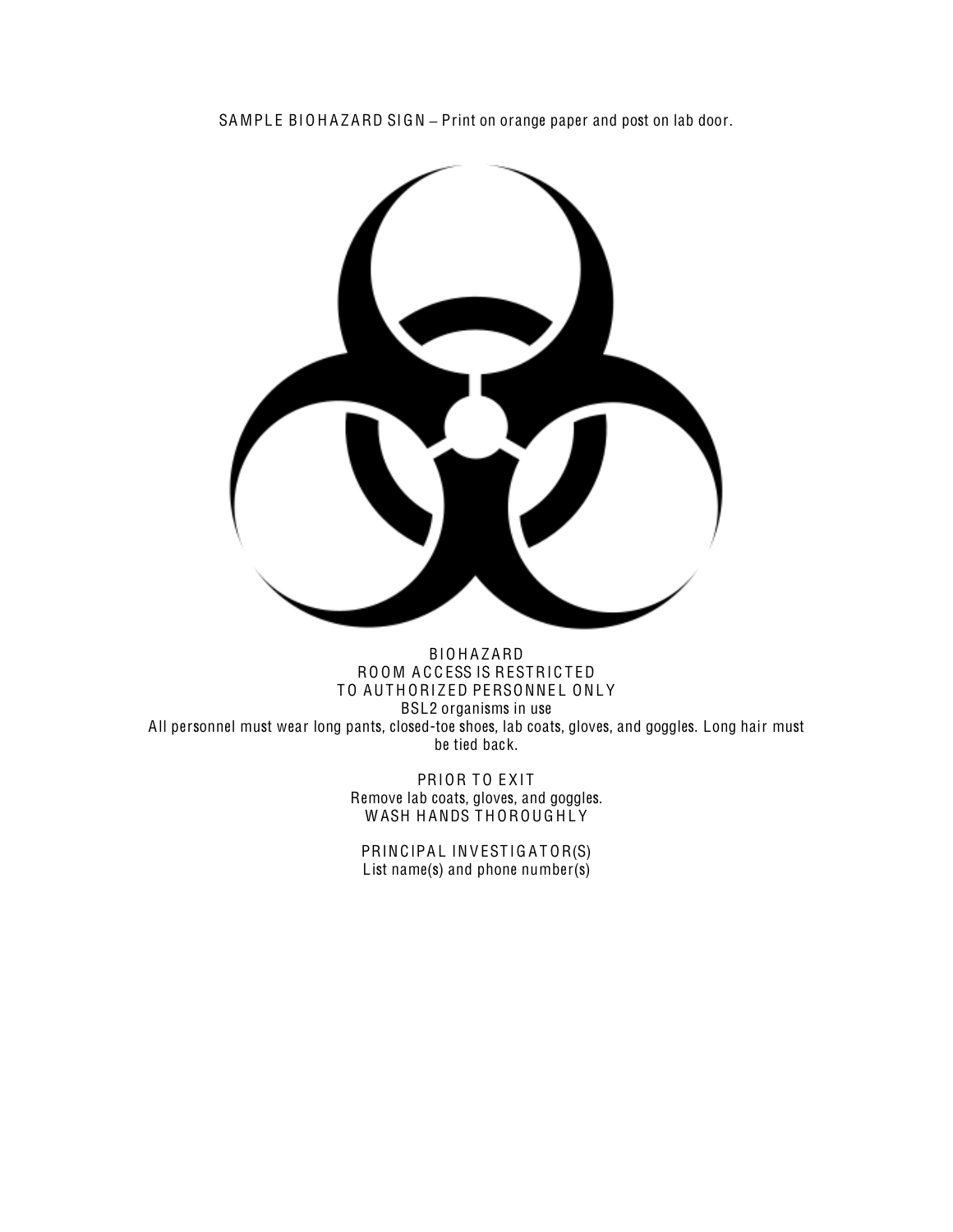## SAMPLE EMERGENCY CONTACT INFORMATION FORM

#### RO O M \_\_\_\_\_\_\_\_\_\_\_\_\_\_\_\_\_\_\_\_ DEPARTMENT OF BIOLOGY ADMITTANCE TO AUTHORIZED PERSONNEL ONLY EATING, DRINKING, SMOKING, AND APPLYING COSMETICS ARE PROHIBITED

#### EMERGENCY INFORMATION

\_\_\_\_\_\_\_\_\_\_\_\_\_\_\_\_\_\_\_\_\_\_\_\_\_\_\_\_\_\_\_\_\_\_\_\_\_\_\_\_\_\_\_\_\_\_\_\_\_\_\_\_\_\_\_\_\_\_\_\_\_\_\_\_\_\_\_\_\_\_\_\_\_\_\_\_\_\_

\_\_\_\_\_\_\_\_\_\_\_\_\_\_\_\_\_\_\_\_\_\_\_\_\_\_\_\_\_\_\_\_\_\_\_\_\_\_\_\_\_\_\_\_\_\_\_\_\_\_\_\_\_\_\_\_\_\_\_\_\_\_\_\_\_\_\_\_\_\_\_\_\_\_\_\_\_\_

\_\_\_\_\_\_\_\_\_\_\_\_\_\_\_\_\_\_\_\_\_\_\_\_\_\_\_\_\_\_\_\_\_\_\_\_\_\_\_\_\_\_\_\_\_\_\_\_\_\_\_\_\_\_\_\_\_\_\_\_\_\_\_\_\_\_\_\_\_\_\_\_\_\_\_\_\_\_

## MSDS NOTEBOOK LOCATION:

FIRST AID KIT LOCATION:

SPILL KIT LOCATION:

| EMERGENCY CONTACT INFORMATION         |  |
|---------------------------------------|--|
|                                       |  |
|                                       |  |
|                                       |  |
|                                       |  |
|                                       |  |
| University Police (add phone number): |  |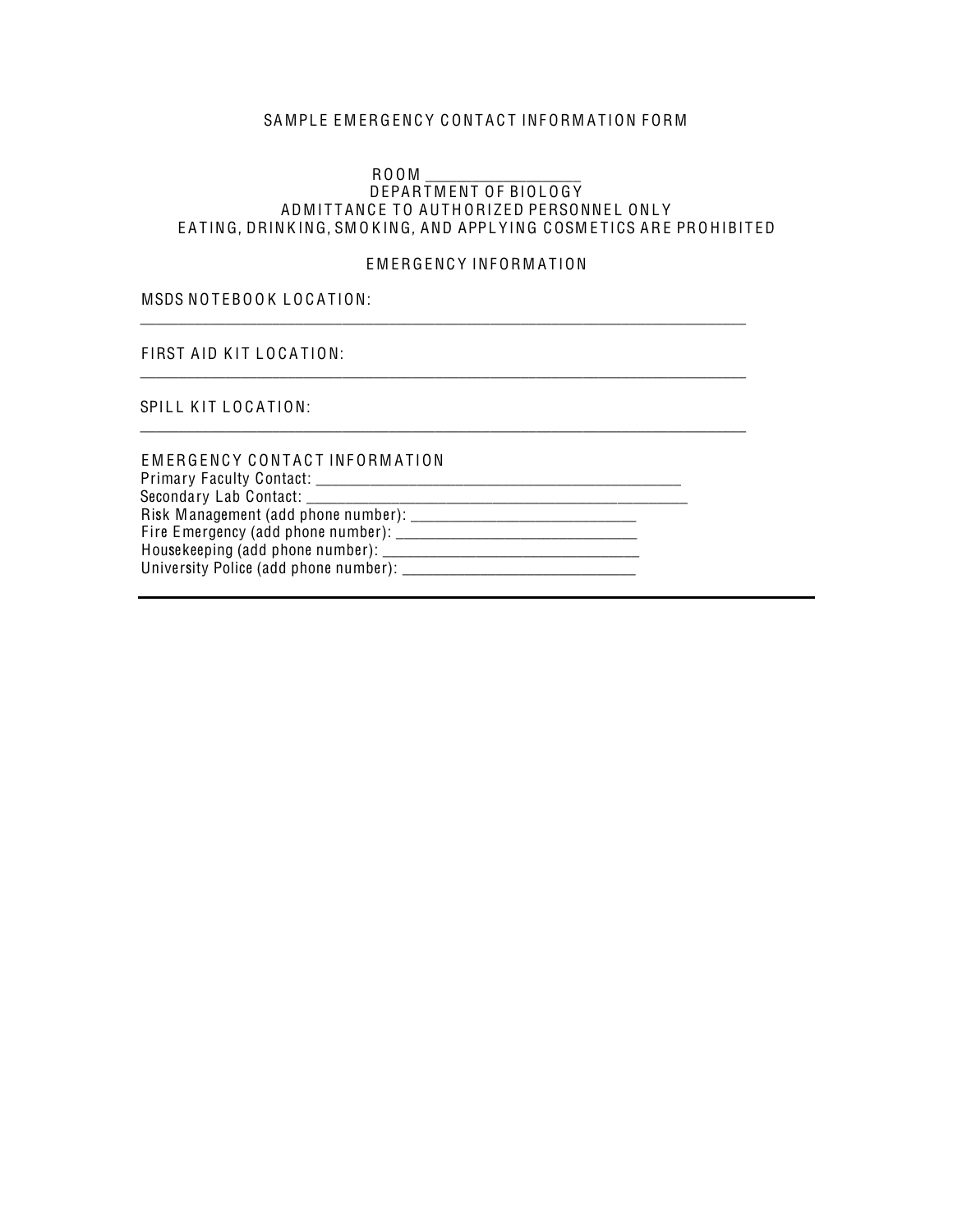## SAMPLE BIOSAFETY MANUAL

## MICROBIOLOGY BIOSAFETY MANUAL FOR BSL2 LABS

\_\_\_\_\_\_\_\_\_\_\_\_\_\_\_\_\_ University

Rooms \_\_\_\_\_\_\_\_\_

\_\_\_\_\_\_\_\_ Building

Date (document last revised): \_\_\_\_\_\_\_\_ Person responsible for this lab: \_\_\_\_\_\_ His or her title: \_\_\_\_\_\_\_\_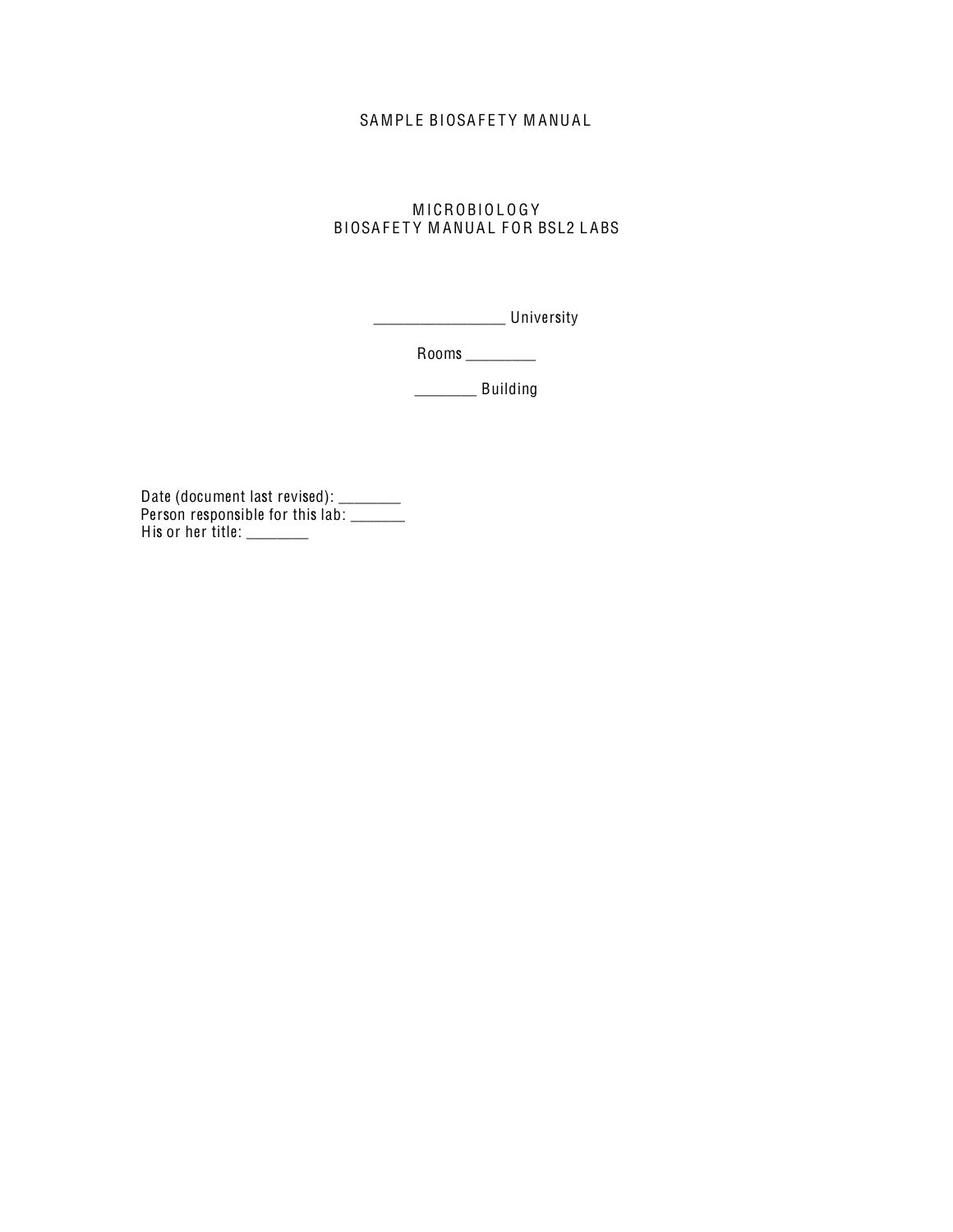### I. Authority for Microbiology Lab and Prep Room Regulations

Labs will follow the guidelines posted by the U.S. Department of Health and Human Services, Centers for Disease Control and Prevention, and National Institutes of Health. These guidelines describe acceptable biosafety practices in biomedical and microbiological laboratories and can be found at: [http://www.cdc.gov/OD/ohs/biosfty/bmbl5/bmbl5toc.htm.](http://www.cdc.gov/OD/ohs/biosfty/bmbl5/bmbl5toc.htm)

\_\_\_\_\_\_ (room numbers) \_\_\_\_\_\_ are multipurpose rooms. BSL1 precautions will be followed during routine media prep, autoclaving, and subculturing.

Whenever a BSL2 agent is in use, biohazard signs will be posted on the doors and the entire room will follow BSL2 practices.

#### II. Regulations

- A. Access, T raining and Responsibilities
- 1. Access is limited to individuals involved directly in media prep, clean up, lab prep, and research.
- 2. The lab and prep room doors will be closed when a BSL2 agent is in use.
- 3. All staff and students are required to read, understand, and follow these regulations before working in
- $\mathcal{L}=\mathcal{L}^{\mathcal{L}}$ 4. All staff and students working in \_\_\_\_\_\_\_ will receive training from \_\_\_\_\_\_\_\_ concerning use of the equipment.
- 5. \_\_\_\_\_\_\_\_\_\_\_ will train staff and students on aseptic techniques appropriate for handling pathogenic agents. This will include the potential hazards associated with the work involved, the necessary precautions to prevent exposures, and the exposure evaluation procedures.
- 6. Personnel receive annual updates or additional training as necessary for procedural or policy changes.
- 7. Personnel are advised of special hazards and are required to read and follow instructions on practices and procedures.
- 8. Any staff or students found in violation of the regulations may have their access to room terminated.
- 9. The supervising PI is responsible for seeing that the consequences of student or staff actions are rectified, including correction of damages and violations and take-down of experiments.

#### B. Apparel

- 1. Personnel entering room will be required to wear closed-toe shoes and have long hair tied back.
- 2. Personnel working in \_\_\_\_\_\_\_ at BSL2 must wear lab coats at all times. This protective clothing is removed and left in the laboratory before leaving for non-laboratory areas (e.g., restroom, cafeteria, library, or administrative offices). All protective clothing is either autoclaved or laundered with bleach by the institution before being returned to personnel.
- 3. Gloves are worn when handling microorganisms or hazardous chemicals. Gloves are disposed of when contaminated, and removed when work with infectious materials is completed or when the integrity of the glove is compromised. Gloves are placed in a biohazard bag and autoclaved prior to disposal. Disposable gloves are not washed, reused, or used for touching "clean" surfaces (keyboards, telephones, etc.), and they should not be worn outside the lab. Hands are washed following removal of gloves.
- 4. In a BSL2 lab, safety goggles or safety glasses are worn for normal lab procedures involving liquid cultures that do not generate a splash hazard (e.g., proper pipetting, spread plates, etc.). Safety goggles and face shields or safety goggles and masks are worn when performing procedures that may create a splash hazard.
- 5. When working in a biosafety cabinet, only lab coats and gloves are needed for personal protection.
- C. Standard Microbiological Practices
- 1. Eating, drinking, smoking, handling contact lenses, and applying cosmetics are not permitted in the lab. Food for human consumption is never stored the lab.
- 2. An orange biohazard sign must be posted on the entrance to the laboratory when etiologic agents are in use. Information to be posted includes the agent(s) in use, biohazard symbol, biosafety level 2, the